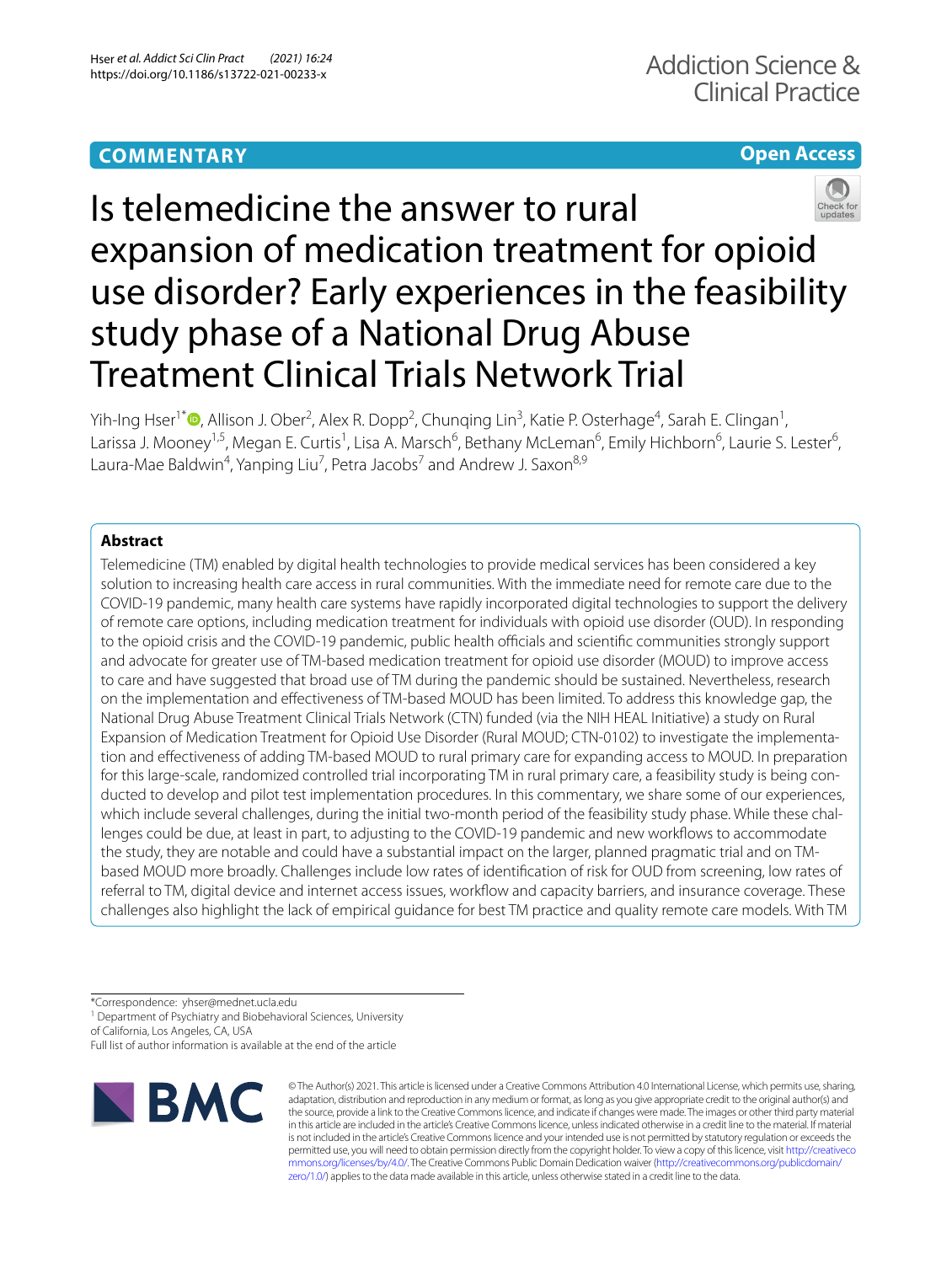expanding rapidly, understanding implementation and demonstrating what TM approaches are efective are critical for ensuring the best care for persons with OUD.

**Keywords:** Telemedicine, Opioid use disorder, Medication for opioid use disorder, Rural community, Primary care, Implementation, COVID-19

#### **Background**

Telemedicine (TM) enabled by digital health technologies to provide medical services has been considered a key solution to increasing health care access in rural communities [[1,](#page-7-0) [2](#page-7-1)]. However, despite the impact of the opioid crisis on rural communities and the limited resources in these areas to provide efective treatment to all those in need, the use of TM to treat opioid use disorder (OUD) has been limited. Notable implementation barriers include TM regulations (e.g., licensing, reimbursement) and contextual factors inherent to rural communities such as broadband availability. With the immediate need for remote care due to the COVID-19 pandemic, many TM restrictions have been waived, and health care systems have rapidly modifed their practice to include digital technologies (e.g., telephone, video chat) for remote primary care and specialty services, including medication treatment for OUD (MOUD). In recent years and even more so now, in concert with the rapid uptake of TM, many articles and commentaries [[3](#page-7-2), [4](#page-7-3)] have been advocating for wider and greater use of TM to improve access to health care and have suggested that broad use of TM during the pandemic should be sustained. While increasing access to care through TM for people with OUD, especially in rural areas severely impacted by the opioid crisis is desirable, research on the implementation and efectiveness of TM-based MOUD is limited.

To address this gap in the literature, prior to the COVID-19 pandemic, we conceived of a study designed to address the need for greater access to MOUD by incorporating the option for TM services delivered by an external MOUD provider for patients in rural primary care clinics. Since the pandemic, TM uptake has been rapid, including the use of TM for primary care and, in some rural clinics, TM for MOUD. Even with changes in patient flow in healthcare systems and the unexpected, abrupt introduction of TM in these settings, the need to study the feasibility and efectiveness of TM for MOUD remains. Thus, despite changes in the TM policy and implementation landscape due to the pandemic, we began the feasibility phase of our study. In this article, we share our experiences, including some of the challenges we encountered, during the initial period of the feasibility study. We expect some of these challenges will be overcome later in the study and perhaps after. Nevertheless, there is an immediate need to understand early challenges, given the unprecedented rapid changes in models of healthcare delivery due to the pandemic and a number of clinics beginning to implement TM without implementation guidance or evidence about efectiveness.

#### **Main text**

#### **The Project: Rural Expansion of Medication Treatment for Opioid Use Disorder**

MOUD approved by the U.S. Food and Drug Administration (FDA) are efective and indeed life-saving, but despite national efforts to increase availability through office-based opioid treatment (OBOT) programs, uptake remains slow. Rural communities are of particular concern, as they sufer disproportionately from the opioid crisis [[5,](#page-7-4) [6](#page-7-5)], but have limited access to MOUD services. In 2015 the overdose death rates for rural areas surpassed the death rate for urban or suburban areas [[7\]](#page-7-6). People living in rural areas face a number of barriers in accessing MOUD, including a limited number of clinics that provide MOUD, a shortage of providers who prescribe opioid treatment medications, long distances to travel to their opioid treatment providers, and stigma associated with opioid use disorder treatment-seeking in local communities [\[1](#page-7-0)]. Additionally, economic distress, older populations, and social isolation play signifcant roles in opioid addiction in rural communities  $[8, 9]$  $[8, 9]$  $[8, 9]$ . There is a need to identify and study efective ways to expand treatment access and improve retention on MOUD in highly impacted rural areas. TM-based MOUD offers an additional option to the traditional OBOT to increase access to care.

In responding to the opioid crisis in rural communities, the National Drug Abuse Treatment Clinical Trials Network (CTN) funded (via the NIH HEAL Initiative) a study on Rural Expansion of Medication Treatment for Opioid Use Disorder (Rural MOUD; CTN-0102). The study aims to investigate the implementation and efectiveness of adding TM-based MOUD to rural primary care clinics. This 5-year study has two phases. The first phase is a feasibility study intended to develop and pilot test the study procedures and evaluate the feasibility and preliminary outcomes of a care coordination model that adds TM-based MOUD from a provider external to the rural clinic by supporting referral and coordination between the clinic and TM provider. The second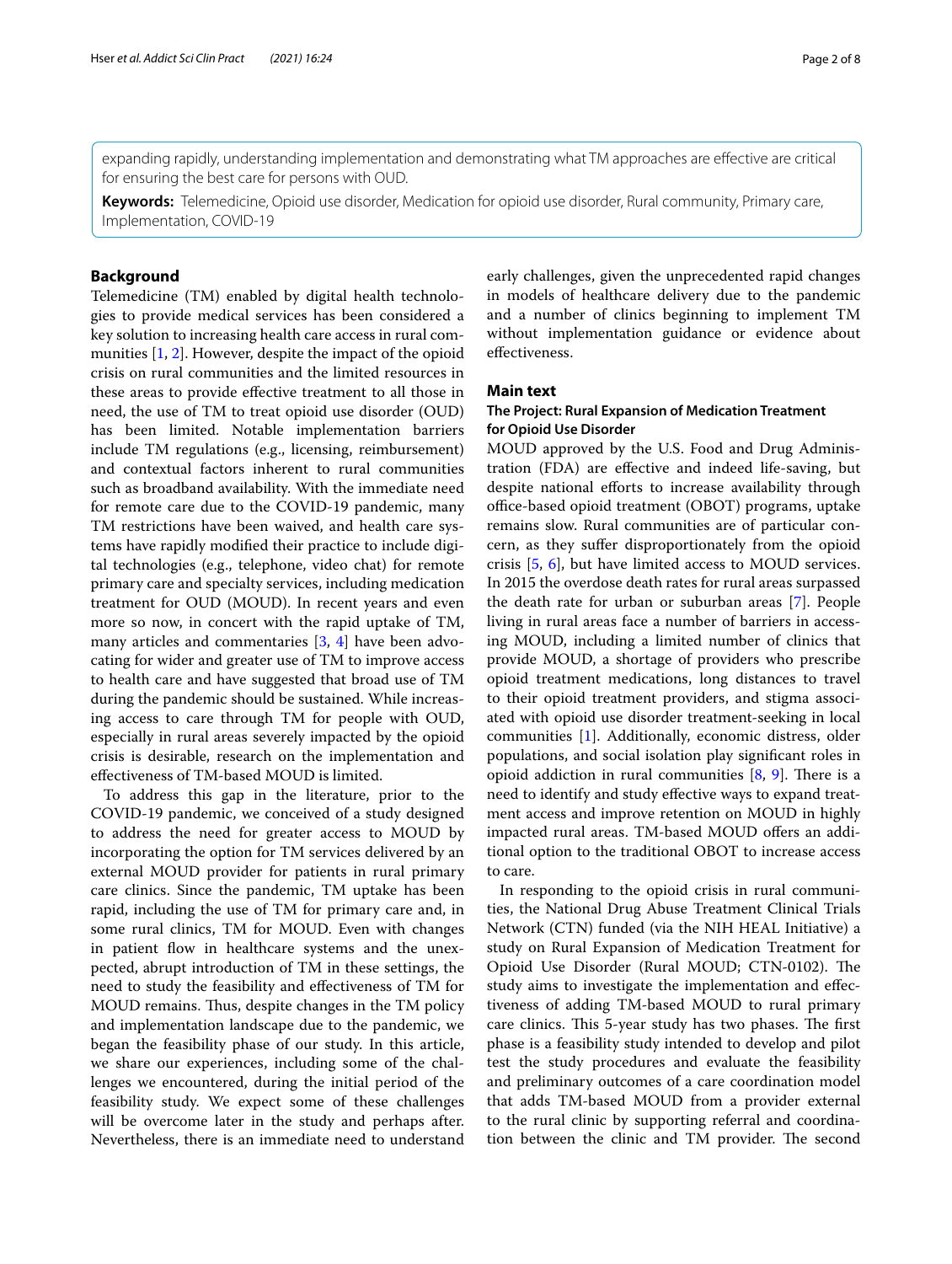phase is a large-scale pragmatic trial to test the efectiveness of this model. In this commentary, we present early experiences, including challenges in implementing TMbased MOUD during the frst two months of a 6-month pilot test. The challenges discussed in this article were observed through the research team's interaction with rural primary care clinics and the study TM provider (a vendor outside of the clinics) during recruitment of potential study clinics and with the selected study clinics during regular quality assurance (QA) meetings in the frst 2 months of the study. During the clinic site recruitment phase, the study team visited potential sites to discuss study participation with clinic leadership, providers, and other staf. Additional clinics were recruited after televideo or telephone interviews. After study start-up, QA meetings were conducted with participating study clinics weekly and involved different staff members when needed and available, most often the clinic's care coordinator assigned to facilitate the study, clinic MOUD champion, and/or information technology (IT) staff. The purpose of these weekly QA calls was to ensure protocol adherence and identify challenges, given that their identifcation can suggest quick adjustments in the implementation of TM. A more formal qualitative analysis of attitudes toward MOUD treatment and TM that includes interviews and focus groups with staff as well as patients with OUD across all clinics is currently underway.

#### **The care coordination model between the tm provider and rural primary care clinic**

Primary care is at the core of rural health care systems. Most rural primary care clinics are in medically underserved areas, facing a workforce shortage and high demand for care  $[8-10]$  $[8-10]$ . To quickly expand OUD treatment access in rural areas, the study intervention is designed to facilitate cooperative relationship between an established, independent TM vendor and the rural primary care clinics that may or may not have an existing OBOT program [[1\]](#page-7-0). By integrating referral and coordination procedures with an established TM vendor into clinic workflows, rural health centers may be able to quickly extend their capacity to serve more individuals with OUD in their community, which can lead to improved quality of patient care and healthier communities.

The study team partnered with an established TM vendor that could work closely with clinics on referrals and provide MOUD and behavioral health services (e.g., individual or group sessions) as needed. This partnership allows for rapid study startup, standardized TM delivery, and potential scale-up if positive results are obtained. At the time the study was conceived (prior to COVID-19), using on-site, credentialed clinic providers to provide MOUD via TM was often not feasible due to limited TM infrastructure and waivered providers. Although many TM restrictions are temporarily in abeyance during the national emergency caused by COVID-19, clinics still experience limited resources for MOUD that likely are not going to change as quickly as needed to address the ongoing opioid crisis.

The TM vendor chosen for the study provided TM services in 24 states at the time the project started. The vendor provides a comprehensive TM-based program using video conferencing between patients and their clinicians for medication prescription and management, behavioral therapies, and remotely viewed saliva/urine drug screens. Most importantly, the vendor is fexible in providing services that meet clinics' and patients' needs. The study does not dictate or require clinics to refer all their OUD patients to the TM vendor but instead encourages collaborative eforts to provide services that best suit patients' needs. To ensure successful collaboration, a service delivery protocol was developed between the TM vendor and each clinic to cover the terms of service, including the following: the services desired by the clinic from the TM provider (e.g., medication treatment for OUD, behavioral health services for OUD, coverage as needed when on-site clinicians are not available), referral options (e.g., warm handof, online referral, faxed referral), ways to communicate about patient progress (e.g., regular clinical updates, direct messaging to EHR, conventional calls), and plans to address no-shows and dropout from services. Clinics refer patients to the TM vendor just as they would for other external services; this means the TM vendor bills their clinical services directly to relevant insurance/coverage, allowing each organization to maintain their independence with separate fnances and budgets.

#### **The feasibility study**

Seven rural primary care clinics in three states (Maine, Washington, Idaho) participated in the feasibility phase of the study. We selected clinics with varying levels of OBOT capacity (i.e., according to the number of buprenorphine-prescribing clinicians at the clinic: 0, 1–3, or more than 3) to maximize the opportunity of observing diverse implementation patterns and issues that can inform implementation procedures for clinics participating in the pragmatic trial. These findings will have implications for the larger, pragmatic trial phase of the study with respect to how an optimal care coordination model with TM referral and coordination can be shaped or achieved. Despite the onset of COVID-19 placing tremendous demands on the clinics and their staf, they completed all training needed for study implementation in just 8 months. Training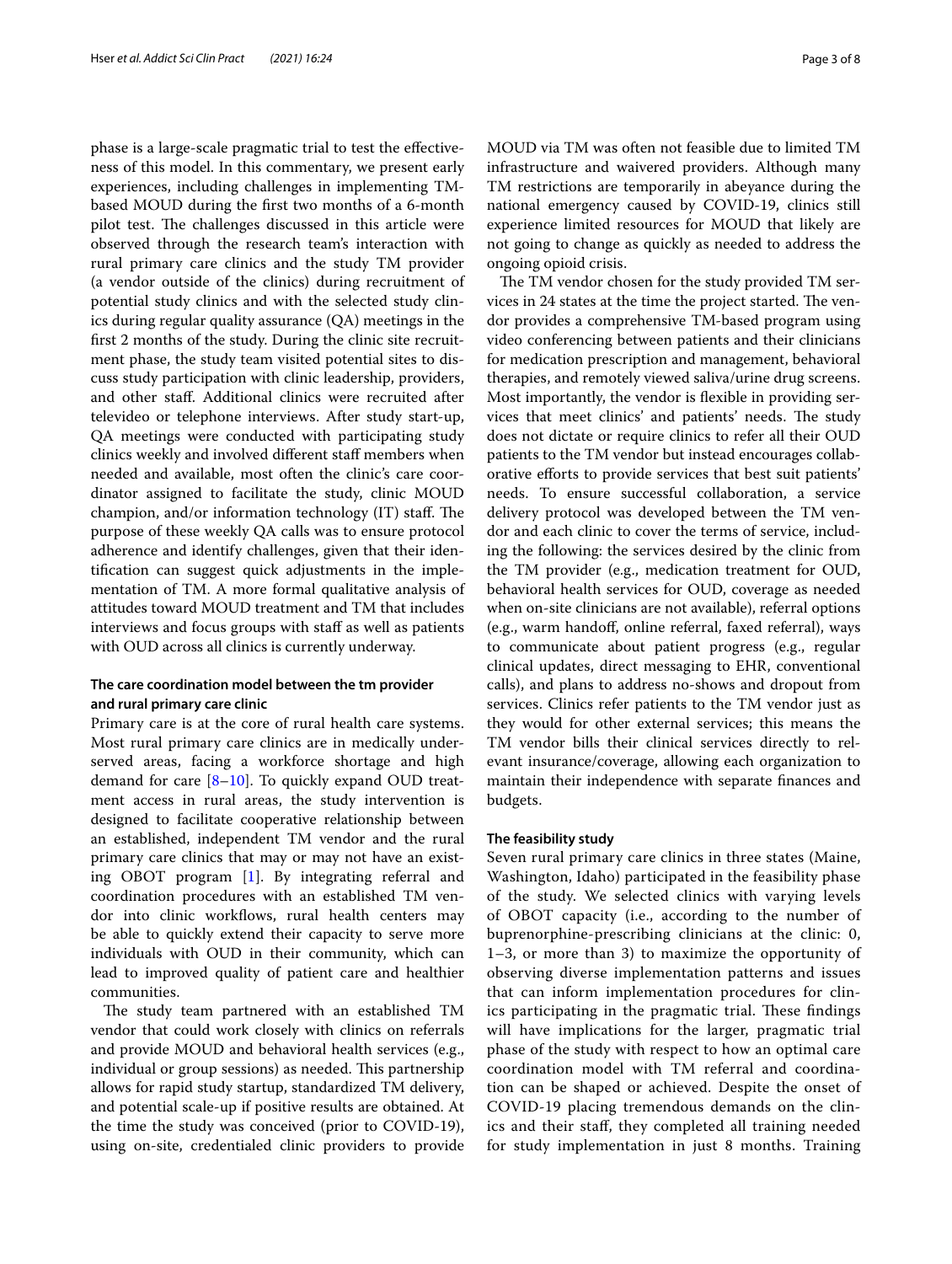topics included study protocols, data safety, research ethics, and OBOT, as well as preparation tasks to set up study-related procedures and establish connections with research teams and the TM vendor. The first clinic started the feasibility study in July 2020; by August 2020 the remaining clinics had begun. The feasibility study lasted for 6 months for each clinic.

#### **Clinics' motivation for study participation**

The study team conducted site visits to potential clinics during the site recruitment period (pre-COVID-19) to present and discuss the study and to address questions from the clinic leadership and staf. Example issues regarding TM that arose during site visits include assurance of compatibility of TM with their treatment philosophies (e.g., whether TM is a patient-centered approach and whether TM supports harm reduction or if abstinence is the goal), development and maintenance of remote patient-provider relationships, as well as resolving perceived or potential competition over patients with the TM vendor. Motivations for study participation included the need to address capacity limitations, including a limited number of on-site prescribers with a Drug Enforcement Administration X-waiver to prescribe buprenorphine, lack of or limited access to behavioral health services, need for additional help to address the needs of non-adherent or more complex patients, and a desire to maximize options of care for patients, particularly when their needs exceeded the limitations of a physical facility (i.e., transportation, childcare, or work issues that prevent patients from maintaining appointments in the clinic). Another motivation mentioned by some clinics was that moving some of their patients to the study TM vendor would allow them to see patients who had been on their waitlist for months for OUD treatment or behavioral health services. One clinic that already had many X-waivered providers still welcomed the opportunity to incorporate TM into the clinic for the purpose of expanding capacity to serve additional people with OUD from surrounding communities that may have logistical challenges accessing care.

#### **EarlyChallenges**

During the frst few months of the feasibility study, we observed multiple challenges, including low rates of identifcation of new patients with OUD through screening, low rates of referral to TM, digital/internet access issues experienced by patients, challenges with TM referral and vendor capacity, and insurance coverage.

#### *Low rates of identifcation of new patients with OUD from universal screening; challenges with OUD diagnosis*

To identify patients with OUD who could beneft from MOUD, participating clinics were asked to screen for OUD among all adult patients at least once during the six-month feasibility study period. TAPS (2–3 items for opioid use) [\[11](#page-7-10)] and the DSM-5 checklist for OUD (11 symptoms) [[12](#page-7-11)] were recommended by the study for screening and diagnosing OUD, respectively, if clinics did not have other tools in use. Most clinics used the full TAPS except for two that used DAST-10 [\[13](#page-7-12)] and another that used the ASSIST [[14\]](#page-7-13). All clinics used DSM-5 criteria for OUD diagnosis. During the frst few months of the feasibility study, screening yielded few participants. In fact, of more than four thousand patients screened, except for self-referred patients, no new patients were identified with a positive OUD screen. This finding is surprising in light of other studies which have suggested an approximately 1% prevalence of OUD among primary care populations [\[15\]](#page-7-14).

Clinics participating in the feasibility study varied in their experience of screening, diagnosing, and treating individuals with OUD. Among clinics that started universal screening specifcally for the study, some reported that a substantial proportion of primary care patients declined an OUD screen, and care coordinators in these clinics relayed patients' complaints or dissatisfaction with being asked sensitive questions as well as frustration with repeat screens. During the early days of the feasibility study, some primary care providers expressed confusion regarding the process of OUD diagnosis, such as being unsure about how to follow-up with patients who screen negative despite clear risk for opioid misuse observed clinically. Some also conveyed that even when providers suspected patients may have unhealthy use of opioids, some providers were uncomfortable discussing OUD diagnoses with patients in anticipation of a negative reaction from patients. Some clinicians also reported that some patients on long-term opioid therapy did not want an OUD diagnosis recorded in their medical records. These challenges suggest that rural clinicians may need more support or training to be comfortable approaching or starting conversations with patients exhibiting opioid use problems, which is similar to what has been found with primary care physicians broadly [\[16,](#page-7-15) [17](#page-7-16)].

Challenges implementing new interventions into primary care generally are well-documented (i.e., complexity of the intervention, ability to visualize how the new practice fits into the clinic workflow, having enough time to implement the practice, self-efficacy to implement the practice)  $[18]$  $[18]$ ; thus we can expect that at least some of these challenges may be mitigated over time. While additional clinical training and support may help increase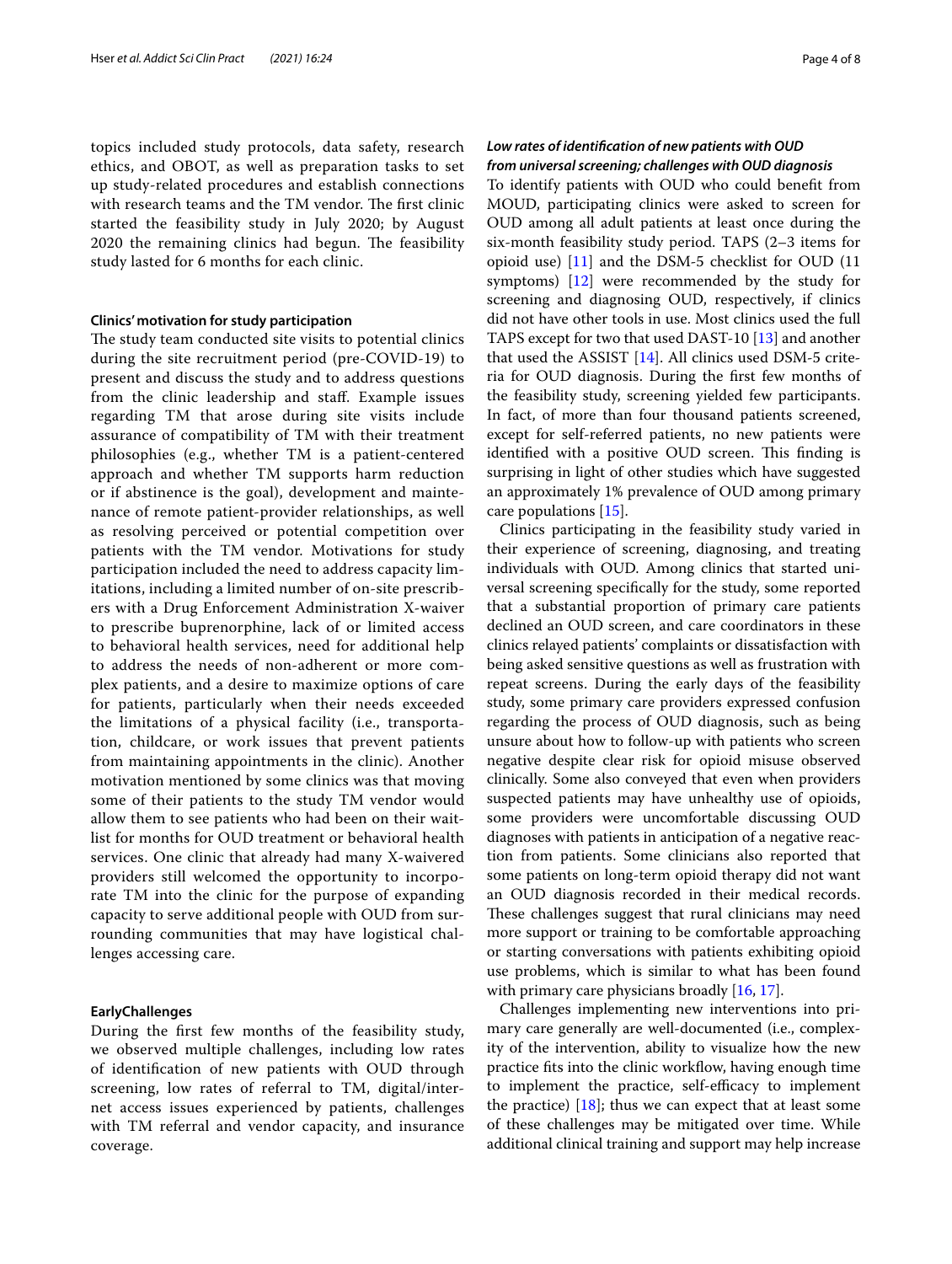the yield of screening as well as improve providers' interactions with patients with OUD, other barriers, such as stigma toward patients with OUD, likely will persist. Addressing substance use stigma in the community and healthcare settings and incorporating additional strategies that can reach individuals with OUD are vital steps to efficiently identifying patients with OUD and linking them to MOUD. In addition to support or training to improve provider comfort, part of addressing stigma can include supports to improve patient comfort discussing opioid use and OUD with their healthcare providers.

#### *Low TM referral rates*

Over the frst two months of the feasibility study, TM referral was low, with only 6% of approximately 450 patients with diagnosed OUD being referred. While one clinic with no X-waivered providers referred all patients with OUD (once identifed) to TM, few new patients with OUD were identifed in this clinic. Moreover, there were variations regarding which patients clinics chose to refer to TM. For example, TM referrals by one clinic with an established OBOT program and many X-waivered providers were only made for clinically complex patients (e.g., those not adhering to medication instructions). Some clinics referred patients to the TM vendor for behavioral health services only, and MOUD was still managed by the local clinic's providers. Among clinics that were ofering the TM option to all of their patients with OUD, the majority of patients did not accept the TM referral. One provider conveyed that some of their patients may consider the opportunity to take a trip to attend clinic visits (as opposed to staying at home) an important social activity.

Clinic champions and coordinators responsible for implementing TM perceived that low referral rates might be related to lack of trust in the efectiveness of TM for treatment of OUD and concerns that patients may have suboptimal adherence to online therapy appointment sessions. Rural residents have been characterized as generally distrusting outsiders [[8\]](#page-7-7), and patients may particularly have trust issues with an outside TM provider, as opposed to distrust TM generally. These patients have created strong relationships with their clinic providers and being sent to a new unknown online company may have caused hesitation. Some care coordinators also perceived that the lack of a private place at home to attend appointments would prevent patients from engaging in TM sessions. As reported by one care coordinator, several patients with OUD under drug court were required to attend in-person services by their drug court judge. The care coordinator reported an initial lack of support for MOUD in primary care by the courts and now, with the introduction of TM, skepticism about the appropriateness of TM for court-referred patients. Season of the year was also reported as a possible reason for low referral rates, as providers reported that patients are more active in outdoor activities in the summer months. These clinics speculated an increase in demand for TM services will occur in the winter months (for those with internet connectivity at home) because getting to the clinic will be harder.

#### *Digital device and internet access challenges*

TM services require internet access and a device on which a video application can be used but, according to not only clinic providers and staf but also the TM vendor, many patients in rural areas do not have adequate access to the internet or the needed mobile device with adequate service data allowance that can support the use of TM. The TM provider noted anecdotally that the digital access problem was particularly worse when public WIFI sources (such as cofee shops and libraries) were closed during the COVID-19 pandemic. One clinic also reported that many of their patients are having trouble with the tablet (available in the clinic) for screening because they have never used a touch screen device.

Lack of digital access could have implications for disparities in access to TM-based care. In one of our prior studies [[19\]](#page-7-18) based on the 2019 national survey conducted by the Census, we found that disproportionally higher rates of poor and racial/ethnic minorities (particularly American Indian or Alaska Native, black, and Hispanic) in rural communities lacked either computers or smartphones with internet connections. In addition, gaps in technical skills to navigate various online platforms could also become a roadblock for TM uptake, especially among patients with limited exposure to, or experience with, technology. Although federal TM policy has focused on provider reimbursement and clinicians' capacity to deliver care remotely, patients' lack of internet connectivity, appropriate devices, and digital skills remain problematic and, if unaddressed, may lead directly to even greater health disparities, noticeably among those poor or racial/ethnical minorities who already face many other disparities.

#### *Workfow and capacity barriers*

Despite efforts to assist clinics in developing standard operating procedures (SOP) that provide step-bystep descriptions and visualizations for how screening, diagnosis and TM referral could be incorporated into clinic workfows, some clinics in this early stage still encountered difficulty implementing the new practices. Throughout the first two months of the feasibility study, clinics adjusted their workflows and procedures. For example, one clinic started by having front desk staff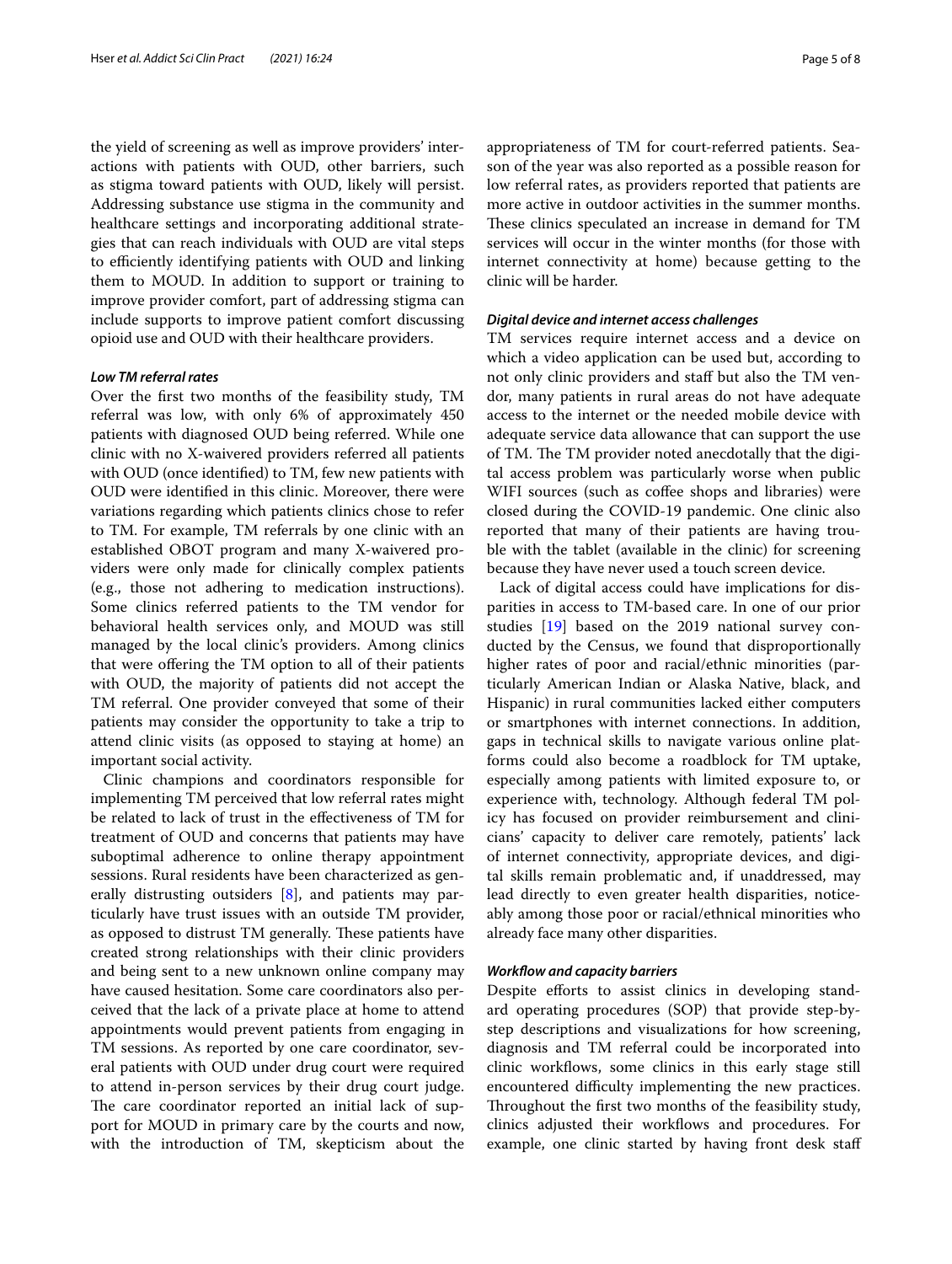conduct OUD screening in the lobby and later determined that having a nurse conduct the screening in an exam room would be more comfortable for patients. This change may have the potential to yield more positive screens. Two other clinics reported plans to schedule patients to come in 15 min prior to their appointments to complete screening.

There were also workflow and capacity challenges to referral and coordination with the TM vendor during early implementation. For example, some clinic staff were unclear about TM referral procedures, perhaps suggesting the need for further training on new workflow procedures among the partner organizations. In addition, the virtual handoff process usually requires a private room in the clinic, adding burden to some clinics' space management. Several clinics experienced long, unanticipated wait times to set up an initial appointment for referred patients with the TM vendor. During the COVID-19 pandemic, the study TM vendor's service capacity was further challenged by an infux of patients with mental health symptoms and alcohol use. Additionally, many clinic staff were working remotely, and some were furloughed, which also impacted early implementation. At the start of COVID-19, most clinics limited in-person visits and conducted remote telephone or televideo visits. One clinic reported that although in-person visits have gradually resumed in their clinic, social distancing continues to impose challenges to clinic workflows, including implementation of screening and TM referral.

#### *Insurance coverage variability*

To ensure TM can be covered by insurance including Medicaid, the study requires that clinics accept Medicaid and/or are in Medicaid expansion states. The study TM vendor accepts almost all forms of insurance including Medicaid. Nevertheless, there are many local Medicaid carriers, and not all cover services provided by the study TM vendor. One patient referred by a study clinic was determined by the TM vendor to be "fnancially ineligible" because the patient's Medicaid provider did not cover the study TM vendor. Study investigators reached out to the local authorities and facilitated the establishment of a TM contract with that particular insurance provider. After this experience, team members discovered the same was true of a second Medicaid carrier and repeated this process. Nevertheless, the complication of local variations in insurance coverage for TM adds further challenges to TM access.

#### **Conclusions**

TM offers options and solutions to many barriers to OUD care that rural communities face. The current study aims to test a care coordination model based on referral and coordination between an external TM vendor and primary care clinics; study design and procedures introduce new workflows for identifying individuals with OUD, referring to TM, and tracking and documenting these procedures. The early experiences and challenges identifed are largely related to establishing a new service relationship (e.g., referral process), implementing new study procedures (e.g., screening, diagnosis), as well as structural barriers (digital access, insurance), particularly in the context of the COVID-19 pandemic. As noted, some of these challenges are clinic-specifc, as these clinics were selected, by design, with diverse characteristics (e.g., West vs. East coast location, number of prescribers).

Despite the challenges identifed thus far, clinics participating in the feasibility study and the TM vendor are working to address these barriers. We have observed that many clinics now offer clinic space and devices for use by patients lacking personal access. Some clinics are adjusting their screening procedures to provide greater privacy as well as opportunities for questions and answers with clinic staf regarding screening. Other clinics have spearheaded community outreach to attract more patients with OUD to seek MOUD. The research team will continue to encourage/support clinics in community outreach activities, such as advertising TM accessibility at community centers, churches, substance use specialty care settings, and emergency departments, as well as promoting the study via neighborhood social network applications (e.g., NextDoor, Ring). The study team is also planning additional provider training and technical assistance to ease the referral process, diagnosis challenges, and engaging patients in OUD treatment and TM. Developing trust between clinics and an external TM vendor is also essential for a successful care coordination model, and this will take time and frequent communication. The same is true for adding new procedures to clinical workflows and implementing a new study.

We summarize in Fig. [1](#page-6-0) the different points in the OUD care continuum addressed by the care coordination model, barriers experienced, and potential responses based on preliminary lessons learned. Many of these challenges may not be specifc to rural communities, but appear to have been exacerbated by vulnerabilities unique to rural areas (e.g., digital access, social distress and isolation) described earlier. Nevertheless, clinics and providers participating in the feasibility study demonstrated a strong commitment to serve their patients and communities, which is solid ground upon which to continue to improve treatment for people with OUD.

As noted, many TM restrictions have been waived due to COVID-19. There are efforts  $[20]$  $[20]$  underway to allow these waivers to continue even after the public health emergency ends. Therefore, the movement to expand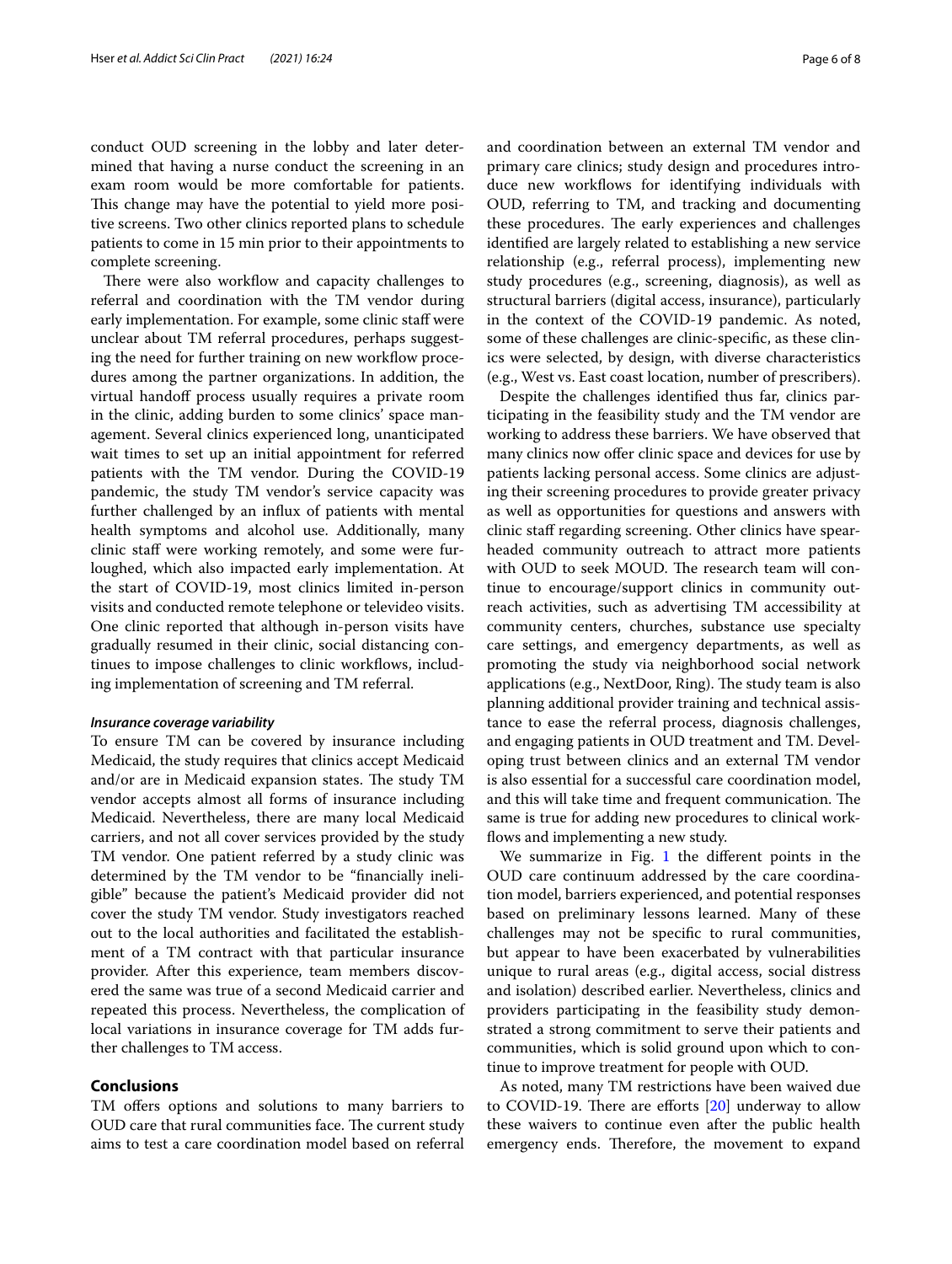

<span id="page-6-0"></span>telemedicine is anticipated to grow even faster and more widely in the near future. Nevertheless, while there have been some non-experimental studies supporting the effectiveness of TM  $[21]$ , there still have been no randomized controlled trials demonstrating the efectiveness of TM vs. in-person or other control conditions for treating OUD. This is an area in which expansion of services or practices outpaces research, either by necessity (e.g., COVID-19) or logical evolution (logistical convenience).

There are many questions remaining as to best practices for including TM-based MOUD in primary care. For example, which patients are appropriate for TM referral? What is the best way for provider-patient remote relationships to be developed and maintained? What is the best model for TM? The current study assesses a care coordination model that includes referral and coordination of TM in primary care, but there are many other ways that TM can be delivered. In addition to convenience and fexibility in care choices, empirical investigations are needed to identify remote care models that meet the variety of needs among patients for optimal care.

In this commentary, we highlight our experiences and challenges in the initial phase of our study, based on our observations interacting with the rural primary care clinics, with the hope of stimulating more questions and investigations to improve the study and implementation of evidence-based TM care. The research team is currently conducting focus groups and phone interviews with clinic leadership, providers, and staf as well

as patients, in order to more systematically identify and understand barriers and facilitators of implementing TM in primary care clinics. This line of inquiry should lead to a better understanding of efficient implementation and delivery of quality TM care. With TM expanding rapidly, understanding implementation and proving efectiveness are critical for ensuring the best care for people with OUD.

#### **Abbreviations**

ASSIST: Alcohol, smoking and substance involvement screening test; COVID-19: Coronavirus disease 2019; CTN: The National Drug Abuse Treatment Clinical Trial Networks; DAST: Drug abuse screen test; DEA: Drug Enforcement Administration; DSM-5: Diagnostic and Statistical Manual of Mental Disorders 5th Edition; FDA: Food and Drug Administration; HEAL Initiative: Healing to End Addition Long-term Initiative; MOUD: Medication treatment for opioid use disorder; OBOT: Office-based opioid treatment; OUD: Opioid use disorder; QA: Quality assurance; Rural MOUD/CTN-0102: Rural expansion of medication treatment for opioid use disorder; SOP: Standard operation procedures; TAPS: Tobacco, alcohol, prescription medication, and other substance use; TM: Telemedicine; TREATS Act: Telehealth response for E-prescribing Addiction Therapy Service Act.

#### **Acknowledgements**

Huiying Guo assisted in references and other formatting tasks. Research reported in this publication was supported by the National Institute on Drug Abuse of the National Institutes of Health under Award Number UG1DA049435, UG1DA040309, & UG1DA013714. The content is solely the responsibility of the authors and does not necessarily represent the official views of the National Institutes of Health.

#### **Authors' contributions**

Substantial contributions to the conception: YH, LJM, AJS, LAM, AJO, ARD. Design of the work: YH, SEC, MEC, CL. The acquisition, analysis: MEC, SEC, CL, KPO, BM, EH, LSL, LMB. Interpretation of data: all. Have drafted the work or substantively revised it: all. And all authors have approved the submitted version and have agreed both to be personally accountable for the author's own